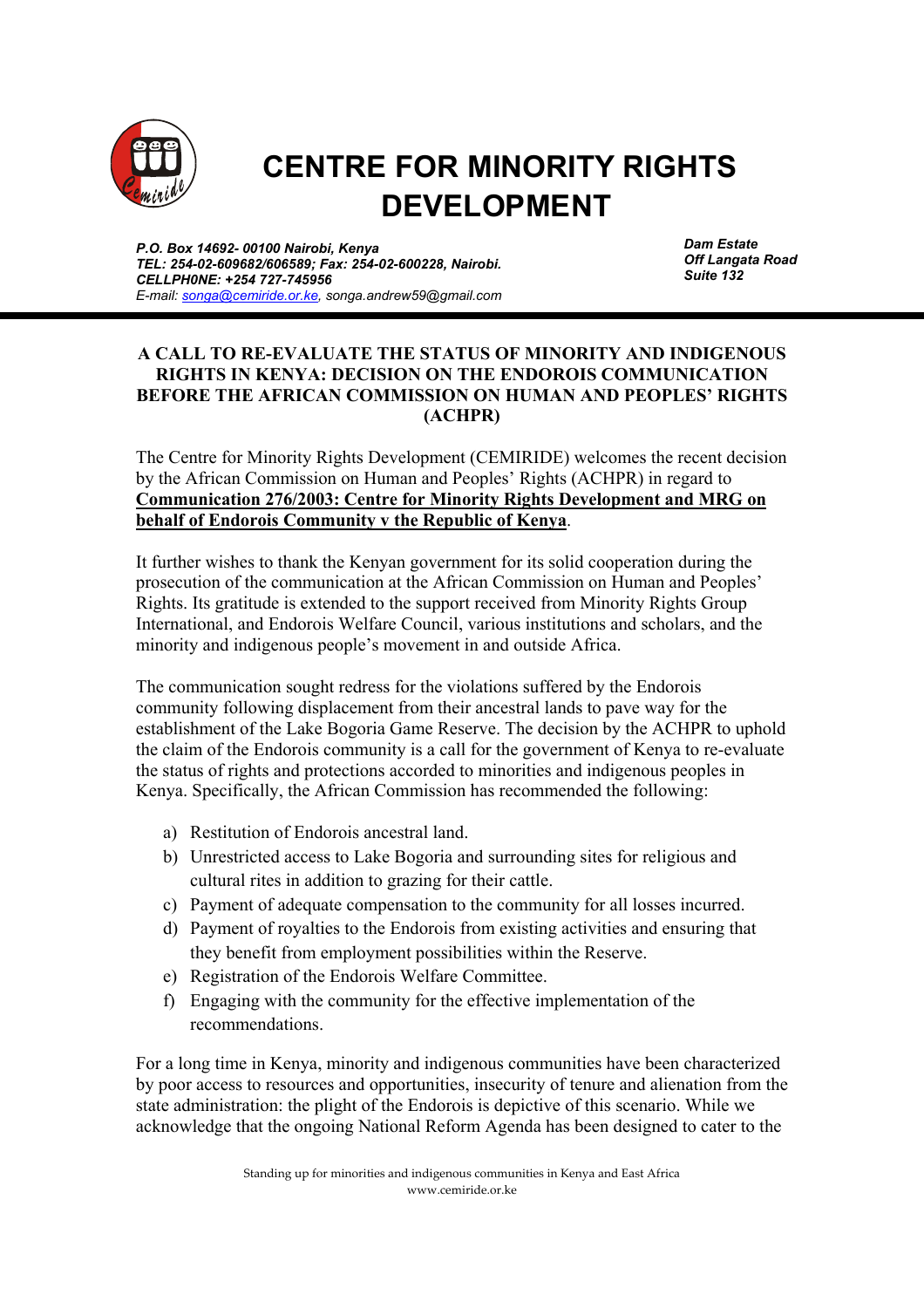resolution of these issues, the decision by the ACHPR will provide the necessary impetus for an increased focus on the concerns of minority and indigenous communities in Kenya.

## **What does the decision mean in the context of the National Reform Agenda?**

The decision by the ACHPR brings into sharp focus a catalogue of issues that are the subject of various national reform processes such as the constitutional review process, the national land policy, the national cohesion process and the truth, justice and reconciliation process to name a few. The issues deliberated on in the communication included: the recognition of indigenous peoples, the right to practice religion, the right to property, the right to culture, the right to free disposition of natural resources and the right to development.

In arriving at its decision, the ACHPR noted that the current Kenyan Constitution while incorporating the principle of non-discrimination and guaranteeing civil and political rights does not recognize economic, social and cultural rights as such, as well as group rights. This in their opinion had a direct adverse effect in the domestic claim of the Endorois seeking recognition of their collective claim to their ancestral lands. The ACHPR however, found the Endorois to be worthy beneficiaries of the collective rights under the African Charter when they recognized the right of the Endorois to preserve their identity through identification with their ancestral lands. This decision demonstrates the need to expand the Bill of Rights under the constitution to be inclusive of group rights and economic, social and cultural rights. It is hoped that as the constitutional review process draws to a close, the gains acquired in this regard shall be retained in the final draft of the proposed new constitution.

The Commission in rendering its decision further recognized that the forced eviction of the Endorois from their ancestral lands had an adverse impact on their religious freedom, removing them from the sacred grounds essential to the practice of their religion and cultural rites. In calling for the Endorois to be granted access to Lake Bogoria and its surrounding areas, the Commission is calling for the State to respect the culture of indigenous communities in addition to recognizing the intrinsic link associated with land and culture for indigenous communities. It is hoped that the ongoing constitutional review process will result in the recognition and protection of culture; and that future government policies involving the eviction or relocation of communities shall take cognizance of the socio-cultural link to land. We would like to acknowledge recent government attempts on the same in relation to the Ogiek Community and the restoration of the Mau Forest Complex.

The Commission has also pointed out that the Trust Land System as currently provided for under the constitution has indeed failed to protect the rights indigenous communities such as the Endorois as it allowed for the encroachment of their land in a manner that was disproportionate to any identified public need. Furthermore, the encroachment was deemed to be in contravention of national and international law. It is hoped that with this decision, Kenya shall adopt a community land tenure system within the constitution and a land policy that recognizes the rights of indigenous communities in line with the internationally recognized principles of consultation, compensation and restitution in the event they are required to relinquish their property rights in the wider public interest. This is especially important in light of the emerging focus on natural resources occurring on